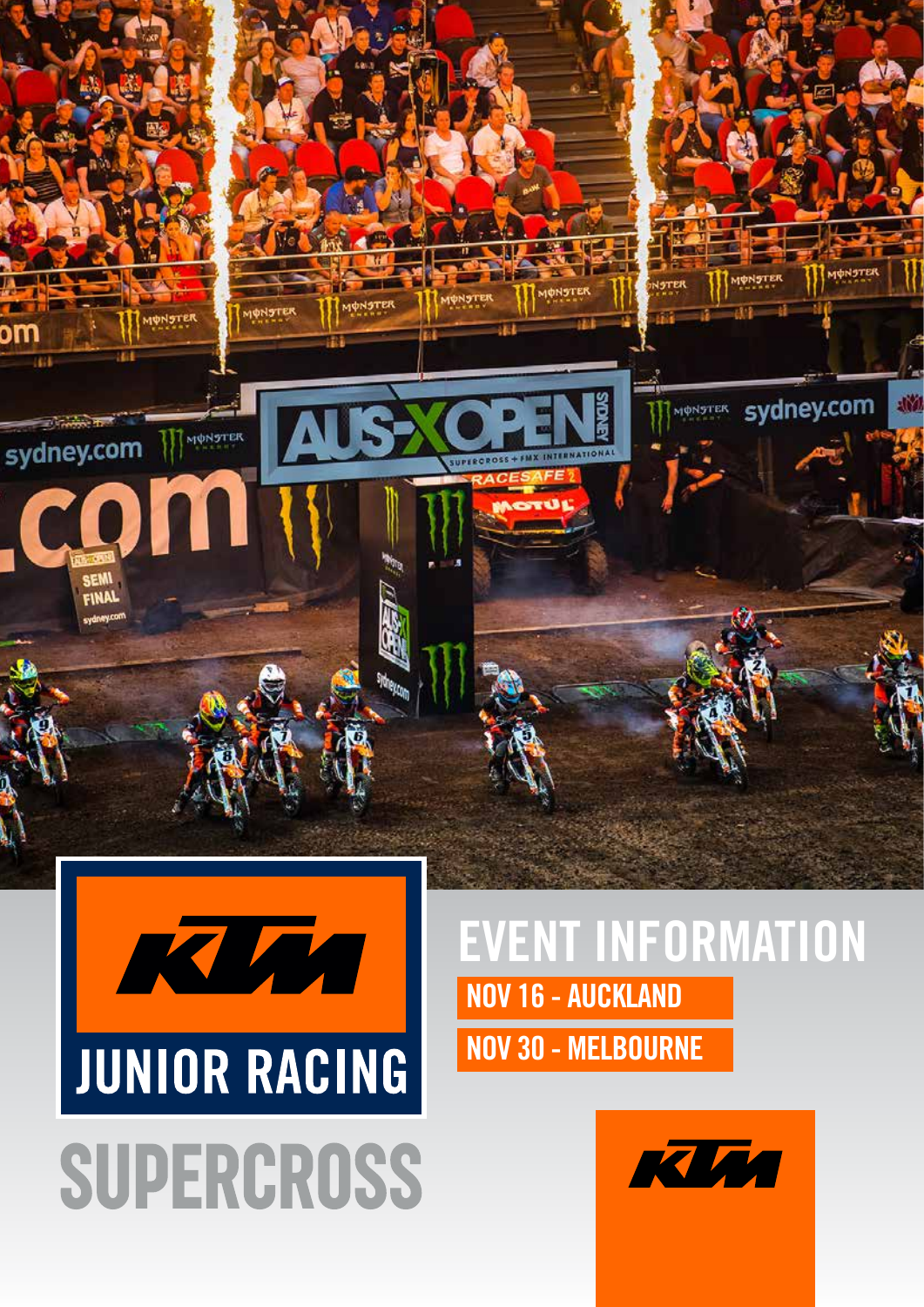

Back for it's third year, the KTM Junior Supercross Challenge is a truly unique opportunity for aspiring sevento-eight-year-olds to experience the life of a professional Supercross rider for a day!

### WHAT IS THE KTM JUNIOR SUPERCROSS ALL ABOUT?

10 lucky aspiring KTM Junior Riders get to experience the thrill of racing in front of a packed out crowd at a professional Supercross race.

This rare opportunity offers up-and-coming riders a once-in-a-lifetime chance to immerse themselves in a Factory racing environment like no other. Each racer can bring along a mechanic to share in this thrilling occasion.

So what can riders expect from the KTM Junior Supercross experience . . .

- *» A KTM Factory prepped KTM 50 SX for the day, equipped with KTM PowerParts*
- *» KTM PowerWear Pack to keep: Jersey, Pants, Gloves, Goggles & more*
- *» Exclusive KTM Junior Supercross Factory Pit Setup for the day featuring rider hospitality (drinks & food)*
- *» Track walk with KTM Pro Riders*
- *» Two Practice Sessions and One Exhibition Main Event on the night*
- *» Two Complimentary Passes (rider & mechanic) to watch all the nights action*

The KTM Junior Supercross Challenge will be offered at two events for 2019:

### SATURDAY NOVEMBER 16TH S-X OPEN, AUCKLAND, NEW ZEALAND

### SATURDAY NOVEMBER 30TH AUS-X OPEN, MELBOURNE, AUSTRALIA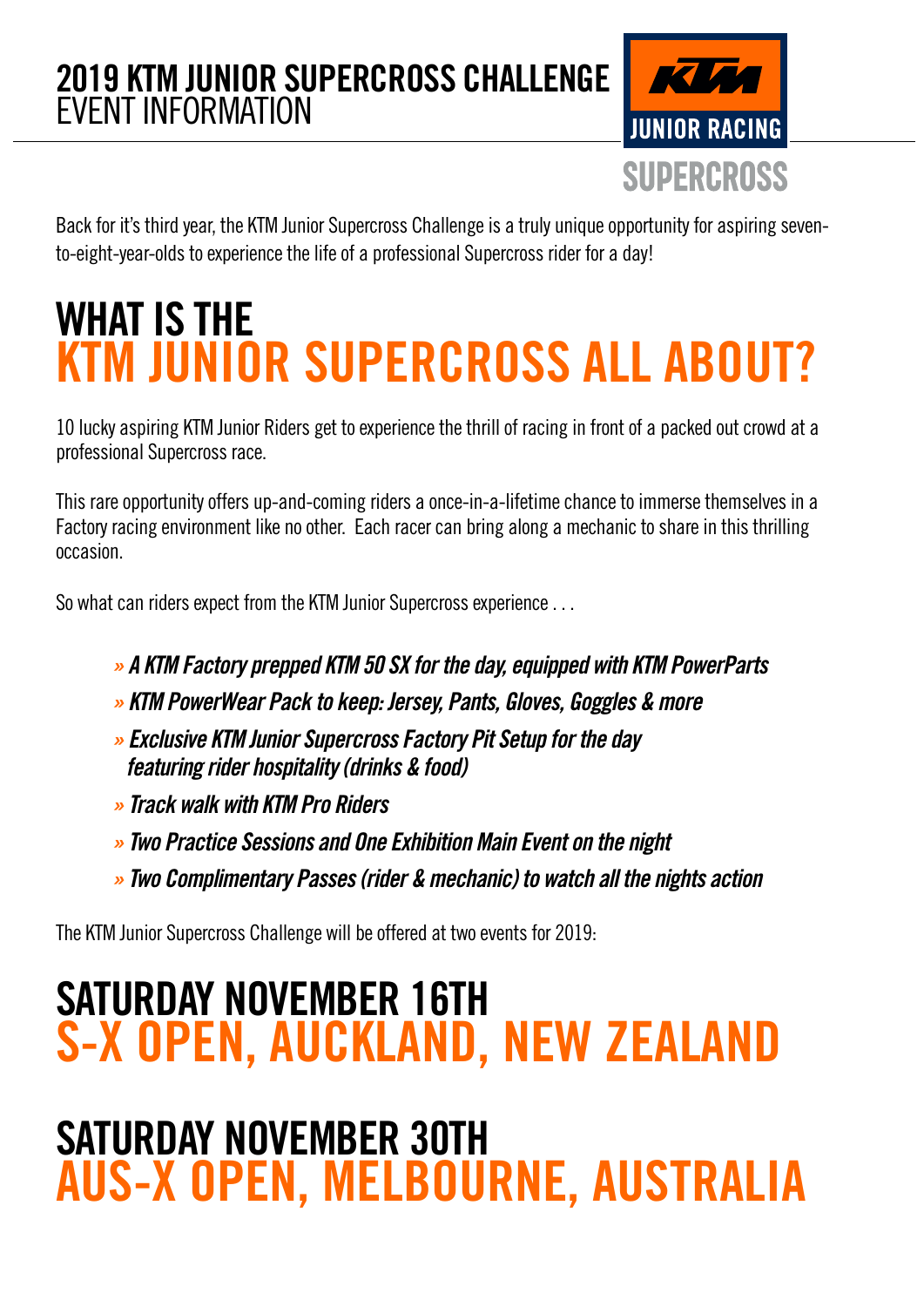

# MESSAGE TO PARENTS

KTM Junior Supercross participants will ride KTM 50 SX models fitted with READY TO RACE kits that include a range of KTM PowerParts. Before completing the entry form, please be sure your child would like to participate in this event. It may sound like the chance of a lifetime for you and be a nightmare for your child. Consider that your child will be in front of 20,000 live spectators and their main event will be telecast live nationally and then replayed around the world.

As a Supercross racer they will be required to ride over LARGE and technical obstacles. We want this to be a positive experience for your child and everyone involved so please take this into consideration before entering them. The KTM Junior Supercross program is intended to be a fun event with the emphasis on sportsmanship and family interaction. Any behaviour to the contrary will not be tolerated and KTM reserve the right to remove any participants who we deem to be breaching this conduct.

## ELIGIBILITY

Applicants must meet the following requirements.

- » Past KTM Junior Supercross participants are not eligible to apply.
- » Applicants must be a current KTM rider (VIN for current motorcycle must be provided). KTM must be owned by a Parent/Guardian of the applicant.
- For the safety of all riders, children with at least one year of racing experience are eligible to » apply. Today's Supercross tracks are not playgrounds and present very challenging riding conditions. To make sure the KTM Junior Supercross experience is a positive one, every parent should strongly evaluate whether or not their child's riding skills are up to the challenge.
- » Riders must be either 7 or 8 years old at the time of the event and meet the height and weight requirements of less than 137cm tall and less than 31kg.
- » Riders must maintain above average results in school, report cards are required as proof of current grades.
- » Riders must be current MA/MNZ licence holders on the day of the event, day licences will not be available for riders.

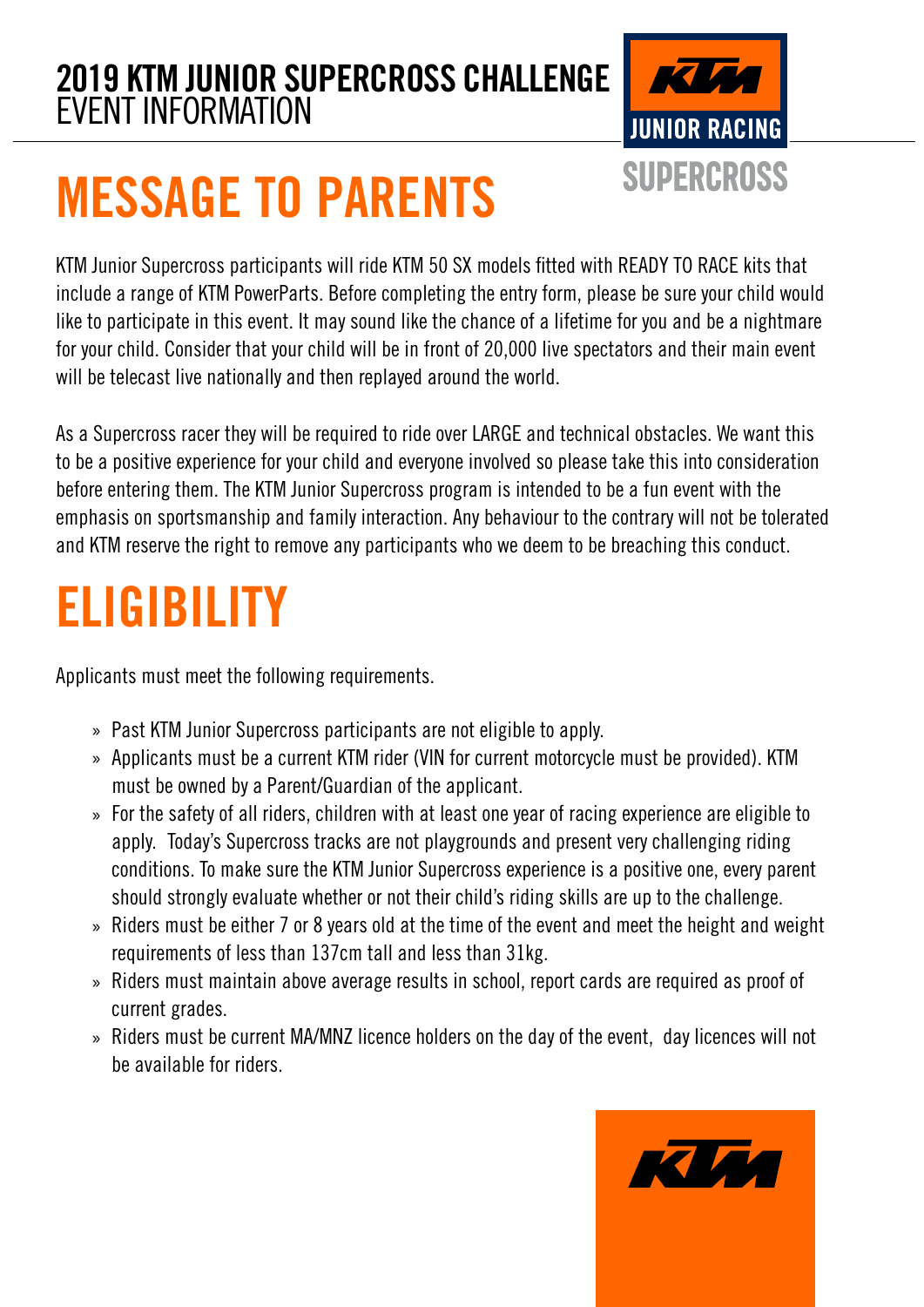

# APPLICATION PROCESS

- » Applications close September 27th 2019
- Complete the application form in full and include all supplementary documents. »
- » Please ensure you familiarise yourself with the event participation terms and conditions and understand by applying for selection you agree to these terms.

# SELECTION PROCESS

The selected KTM Junior Supercross applicants will be chosen by the following criteria:

- They have met all the eligibility requirements »
- 75% of successful applicants will be chosen by random ballot draw »
- » 25% of successful applicants will be chosen by KTM

Successful applicants will be notified 4 weeks prior to the event. Those picked will receive detailed instructions regarding race day procedures and payment instructions.

If selected, riders will:

- » Pay a \$400 AUD/NZD entry fee (respective of the event)
- » Arrange their own accommodation and travel to/from the event
- » Receive 2 complimentary passes (1 rider/1 mechanic)
- » Receive a day of factory rider treatment, plus extras as listed on the first page
- » Arrive at the Supercross location on Saturday morning for registration

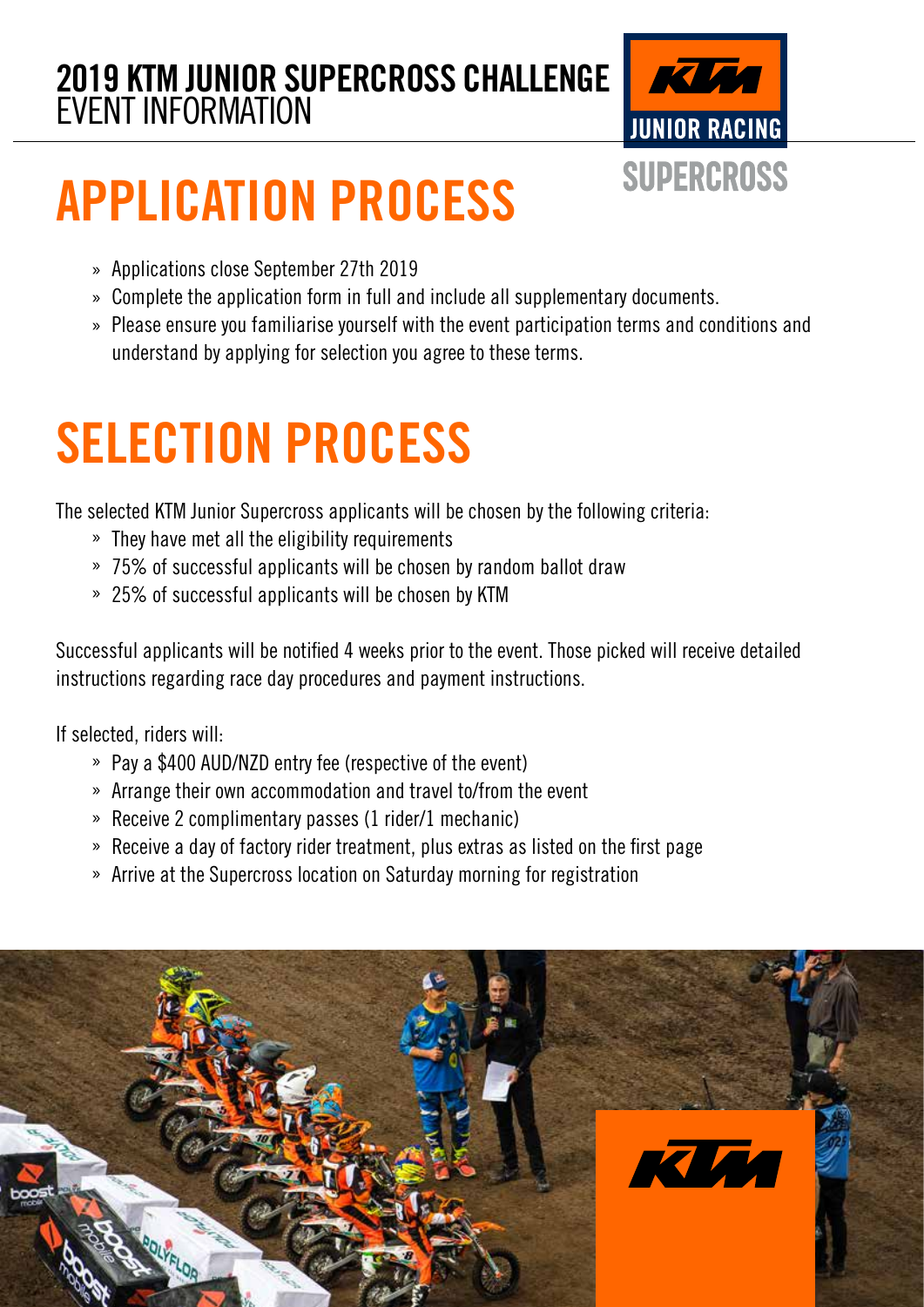

# RIDEKTM.COM.AU APPLY NOW!

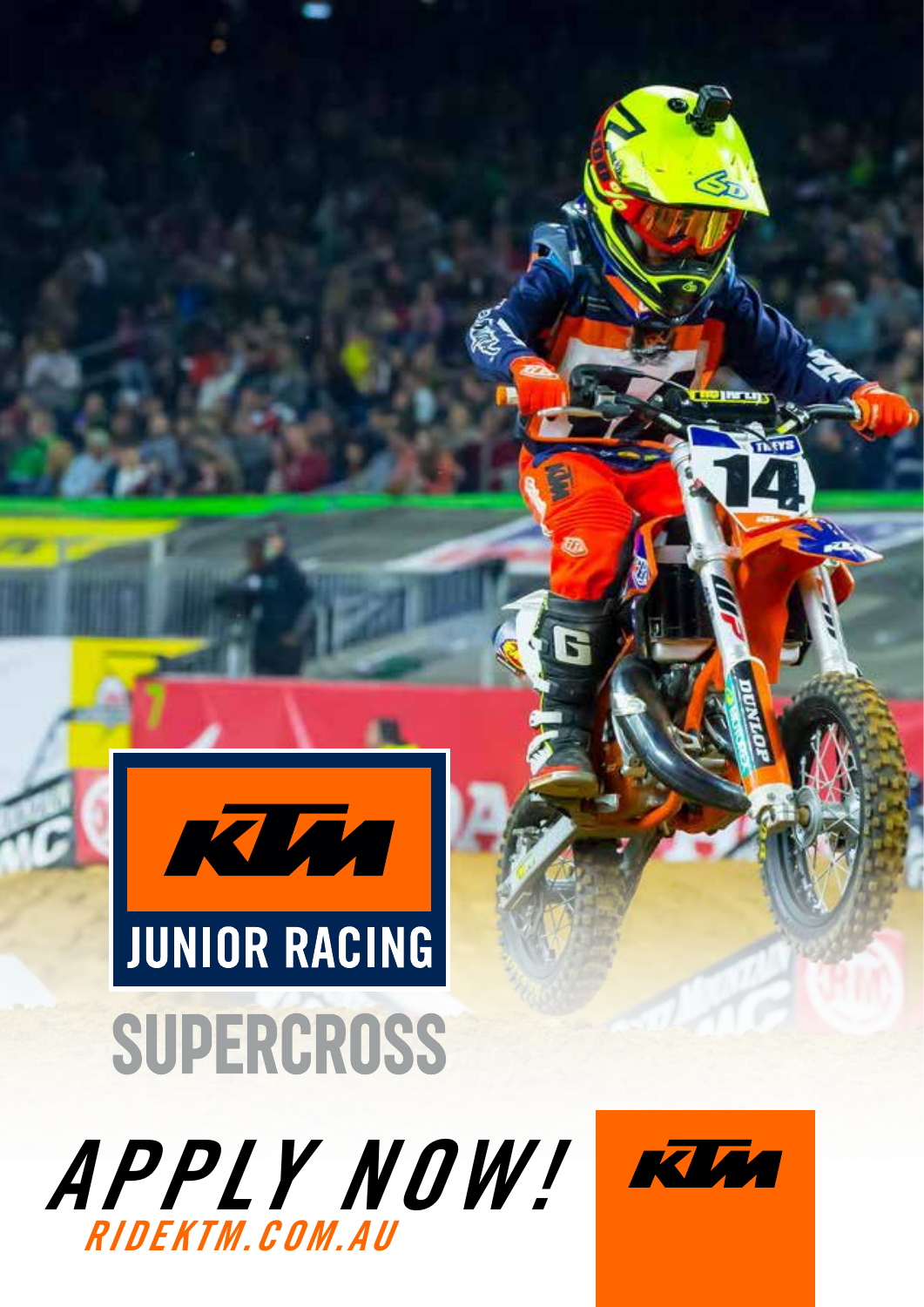

### EVENT PARTICIPATION TERMS & **CONDITIONS**

1. Riders must be either 7 or 8 years old at the time of the event and meet the height and weight requirements of less than 137cm tall and less than 31kg. Proof of age is required.

2. Applicants must be a current KTM rider (VIN for current motorcycle must be provided). KTM must be owned by a Parent/ Guardian of the applicant.

3. Due to the technical nature of the event and difficult obstacles, KTM requires that all applicants have at least one year of competition experience. Riders must submit a résumé documenting this information along with application to qualify for entry.

4. KTM require the riders latest report card and or a letter from the rider's teacher. Academic participation and achievement will be part of the determining factor whether a rider qualifies for the event or not.

5. Riders must be able to pick up the motorcycle without assistance if fallen and be familiar with the starting procedure of the motorcycle as they will be unattended once on the race track.

6. Riders must hold a current Motorcycling Australia/Motorcycling New Zealand license to take part in this event.

7. All Motorcycling Australia/Motorcycling New Zealand competition and conduct rules apply to the KTM Junior Supercross Challenge.

8. Rider/family is responsible for travel to and from the event and any related expenses.

9. Rider must provide all safety equipment as required by Motorcycling Australia/Motorcycling New Zealand (helmet, boots, chest protector, kidney belt, goggles, etc.)

10. There is no application fee, however if selected, all participants must pay an entry fee of \$400.00 to KTM.

11. Applications must be completed in full and all supplemental materials must accompany the application. Incomplete appli-cations will be automatically deemed ineligible.